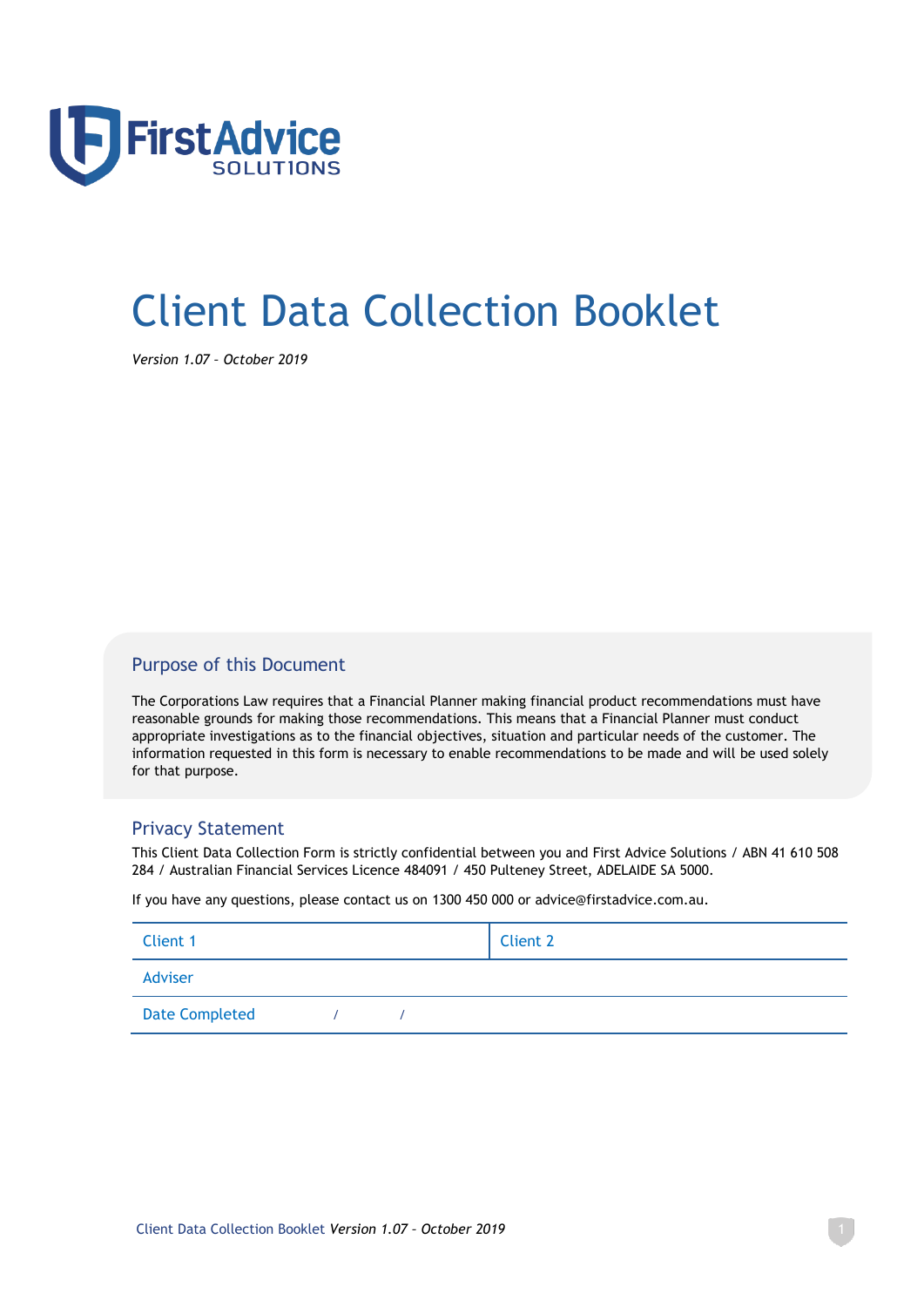Initial Information (Office Use Only)

|                           | Details |  |
|---------------------------|---------|--|
| Clients referred by       |         |  |
| Date FSG Provided         |         |  |
| AML ID Check completed    |         |  |
| Date of First Appointment |         |  |

#### Initial Information

| <b>Details</b>                                               | Client 1        | Client 2      |
|--------------------------------------------------------------|-----------------|---------------|
| <b>Preferred Title</b><br>(Dr, Mr, Mrs, Ms, Miss, Rev, etc.) |                 |               |
| <b>Full Name</b>                                             |                 |               |
| <b>Marital Status</b>                                        |                 |               |
| Date of Birth                                                |                 |               |
| Tax File Number                                              |                 |               |
| Smoker                                                       | $O$ No<br>O Yes | O No<br>O Yes |
| Private Health Insurance                                     | O No<br>O Yes   | O No<br>O Yes |
| <b>Resident Status</b>                                       |                 |               |

#### Contact Details

| <b>Details</b>             | Client 1 | Client 2                 |
|----------------------------|----------|--------------------------|
| <b>Residential Address</b> |          |                          |
| Suburb                     |          | State & Postcode         |
| <b>Postal Address</b>      |          | O Same as street address |
| Suburb                     |          | State & Postcode         |
| Phone (Work)               |          |                          |
| Phone (Home)               |          |                          |
| Phone (Mobile)             |          |                          |
| Email (Preferred)          |          |                          |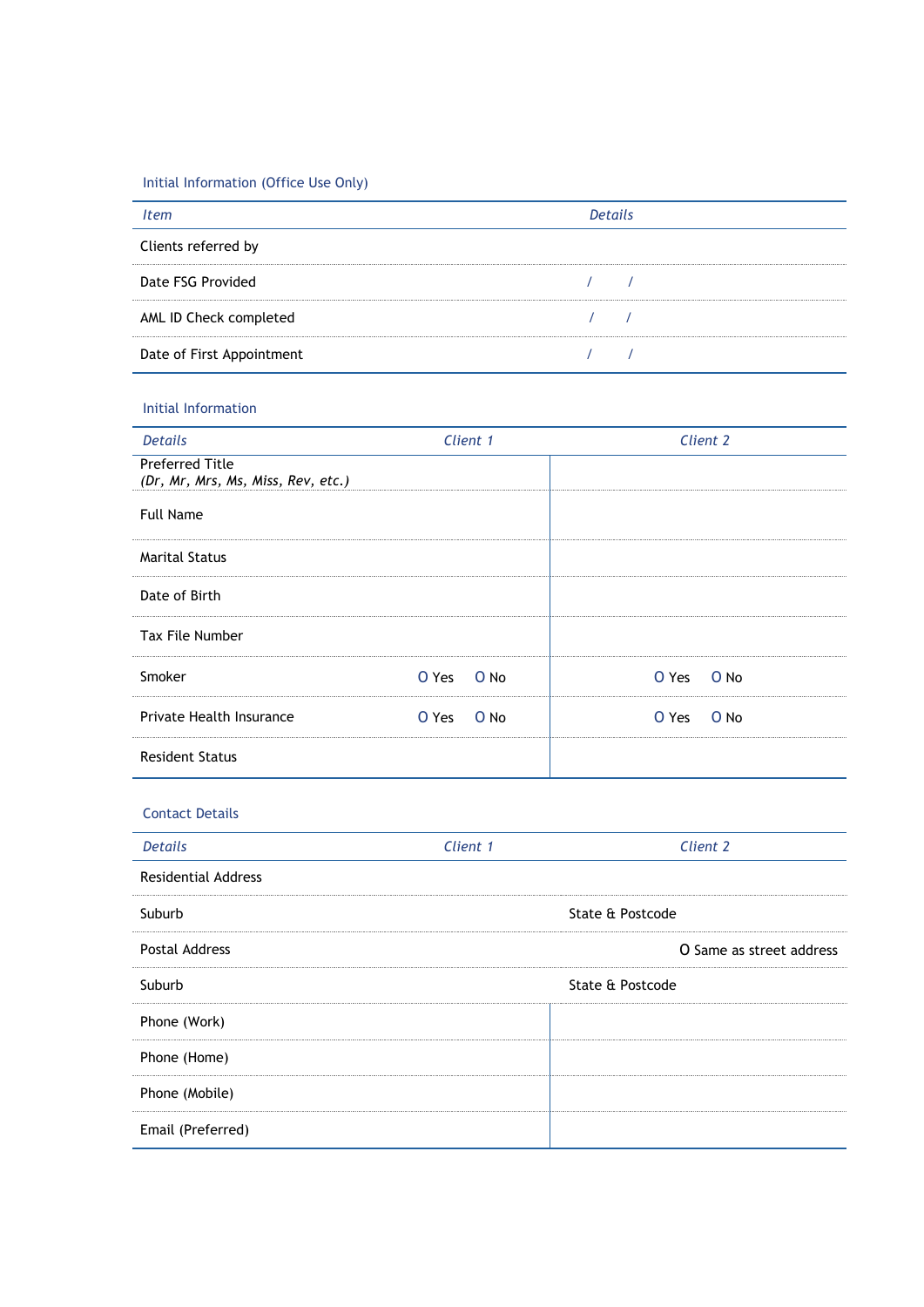

#### Employment Details

| <b>Details</b>                  | Client 1                                                   | Client 2                                                          |
|---------------------------------|------------------------------------------------------------|-------------------------------------------------------------------|
| Occupation Type                 | O Employee<br>O Self Employed<br>O Unemployed<br>O Retired | O Employee<br>O Self Employed<br>O Unemployed<br><b>O</b> Retired |
| Main Occupation & duties        |                                                            |                                                                   |
| Employer                        |                                                            |                                                                   |
| <b>Tertiary Qualifications</b>  |                                                            |                                                                   |
| Pre-Tax Income from employment  |                                                            |                                                                   |
| Superannuation Salary Sacrifice |                                                            |                                                                   |
| Salary Packaging                | O No<br>O Yes                                              | O No<br>O Yes                                                     |
| <b>Years of Service</b>         |                                                            |                                                                   |
| Hours worked/week               |                                                            |                                                                   |

| <b>Dependant Details</b> |                |       |                          | O Not Applicable       |
|--------------------------|----------------|-------|--------------------------|------------------------|
| Child's Name             | Birthday       | Sex   | Financially<br>Dependent | Dependent<br>until Age |
|                          |                | OM OF | O Yes O No               |                        |
|                          | $\overline{1}$ | OM OF | O Yes O No               |                        |
|                          | $\overline{1}$ | OM OF | O Yes O No               |                        |
|                          |                | OM OF | O Yes O No               |                        |

#### Estate Planning

| <b>Details</b>                   | Client 1       | Client 2       |
|----------------------------------|----------------|----------------|
| Do you have a Will?              | O Yes O No     | $O Yes$ $O No$ |
| If 'Yes', who is executor?       |                |                |
| Do you have a Power of Attorney? | $O Yes$ $O No$ | $O Yes$ $O No$ |
| If 'Yes', who holds the POA?     |                |                |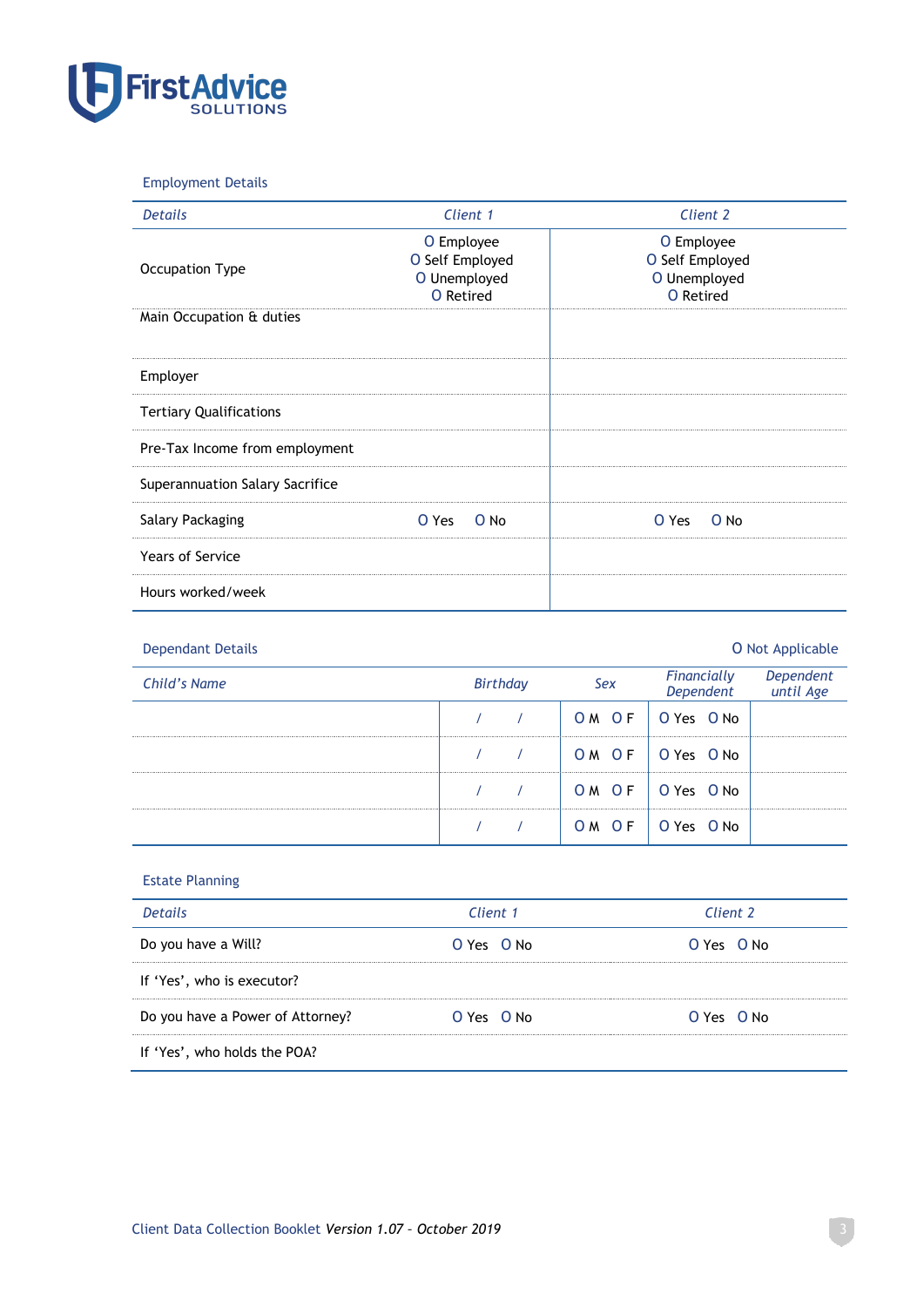#### Business Entities/Trust structures or SMSF's **COMPUTER CONSTANDING CONTACT CONTACT** ON Not Applicable

| Name of Entity | <b>Entity type</b> | Owner/Director(s)/Trustee(s) |
|----------------|--------------------|------------------------------|
|                |                    |                              |
|                |                    |                              |

| Professional Details & Client Relationships (Accountant, Solicitor, etc.) |                 |             |                          | <b>O</b> Not Applicable           |
|---------------------------------------------------------------------------|-----------------|-------------|--------------------------|-----------------------------------|
| Firm                                                                      | Name of Contact | Relationshi | Permission<br>to Contact | <b>Telephone</b><br><b>Number</b> |
|                                                                           |                 |             | O Yes O No               |                                   |
|                                                                           |                 |             | O Yes O No               |                                   |

Financial Goals (Holidays, Renovations, Car/Caravan/Boat Purchase, Education, Inheritances, etc.)

| Name of Goal | <b>Expected Date</b> |  | Amount $(5)$ |  |
|--------------|----------------------|--|--------------|--|
|              |                      |  |              |  |
|              |                      |  |              |  |
|              |                      |  |              |  |

#### Lifestyle Goals – Needs & Objectives

| Short term                                     |                   |                        |  |
|------------------------------------------------|-------------------|------------------------|--|
| Medium term                                    |                   |                        |  |
| Long term                                      |                   |                        |  |
| Inheritance - likelihood of receiving and when |                   |                        |  |
| Short term                                     |                   |                        |  |
| Medium term                                    |                   |                        |  |
| Scope of Advice (Reasons for seeking advice)   |                   |                        |  |
| <b>Aged Care</b>                               | Investment        | <b>Estate Planning</b> |  |
| Debt Management                                | Retirement Income | Superannuation         |  |
| Insurance                                      | Centrelink        | Cashflow management    |  |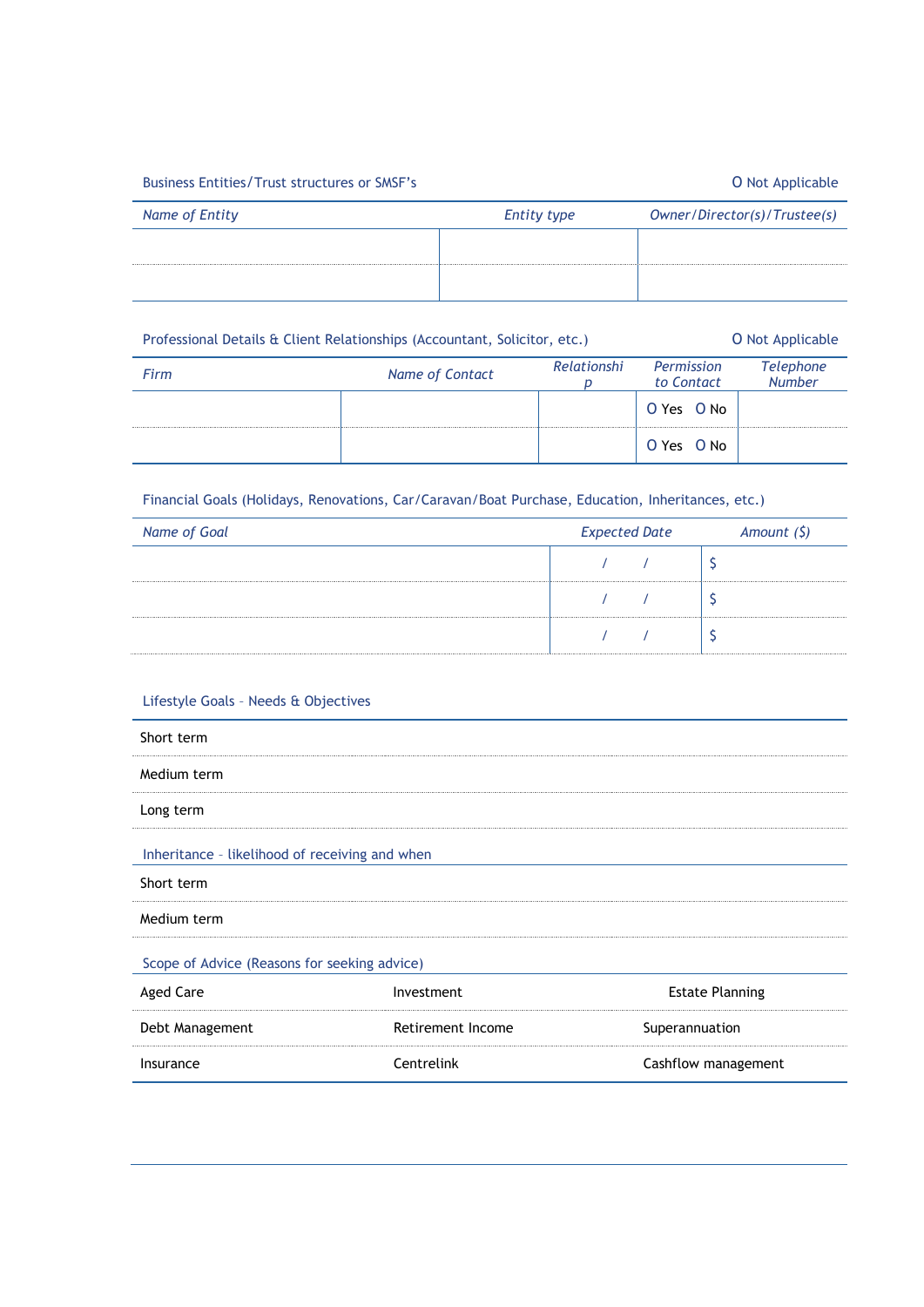

| What are your reasons for seeking financial advice?       | Please elaborate in your words? |
|-----------------------------------------------------------|---------------------------------|
| To feel secure about my finances in retirement            |                                 |
| To feel secure about my finances now                      |                                 |
| To retire early                                           |                                 |
| To not be a financial burden on my family as I grow older |                                 |
| To leave an inheritance to my loved ones                  |                                 |
| To buy a house                                            |                                 |
| To help pay for my kid's education                        |                                 |
| To go on holidays                                         |                                 |
| To start a new business                                   |                                 |
| Protect income in the event of sickness or injury         |                                 |
| Protect current assets                                    |                                 |
| To care for aging parents                                 |                                 |
| To give to charity or other causes I care about           |                                 |
| Other:                                                    |                                 |
|                                                           |                                 |
|                                                           |                                 |
|                                                           |                                 |
|                                                           |                                 |

#### Retirement

| Details                            | Client 1         | Client 2        |
|------------------------------------|------------------|-----------------|
| When do you expect to retire?      |                  |                 |
| Desired retirement income (\$ pa.) |                  |                 |
| Number of years income required    |                  |                 |
| Additional retirement lump sum     |                  |                 |
| Downsize the family home?          | $O Y e5$ $O N_0$ | $O Yes$ $O$ No. |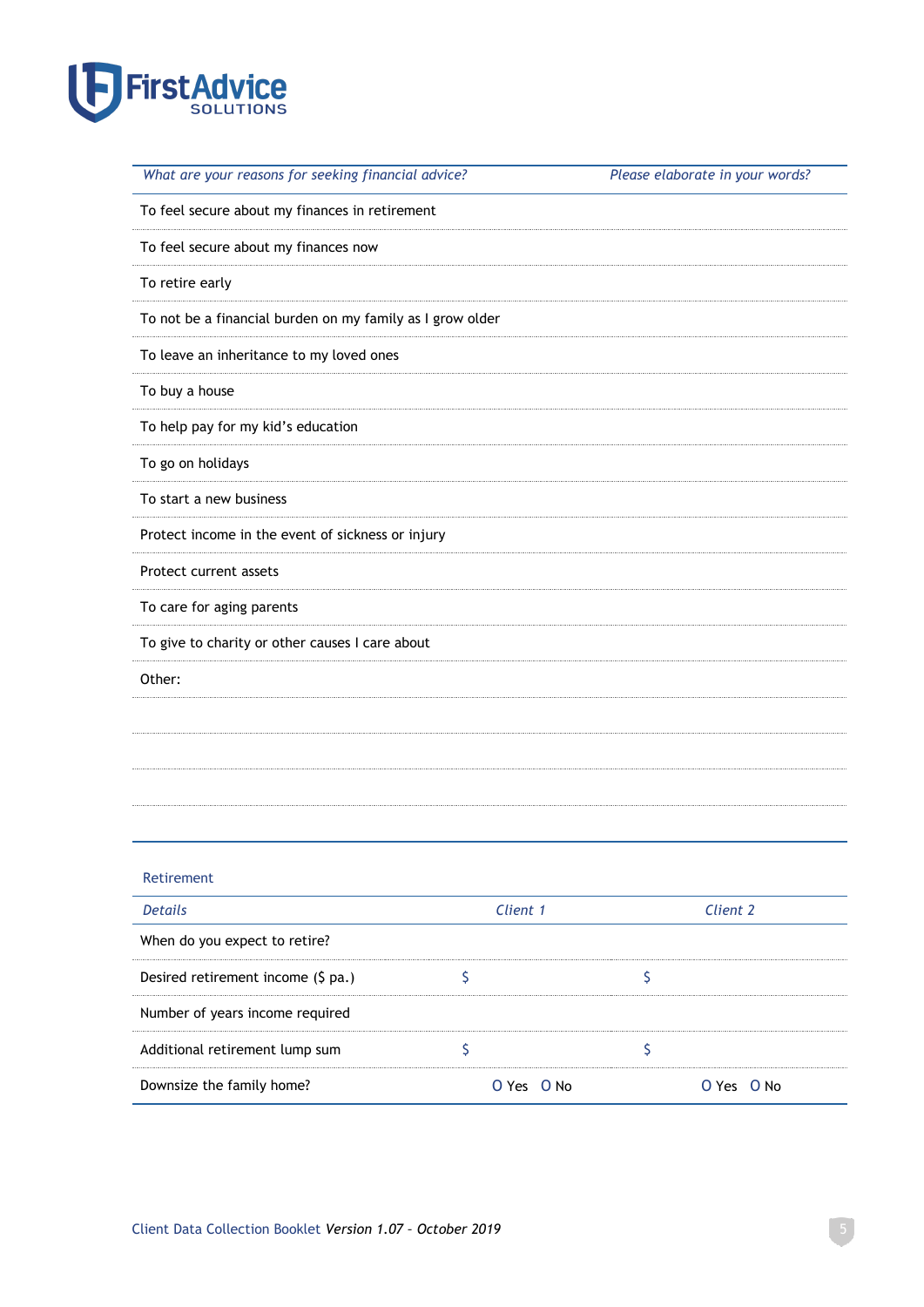| <b>Income Details</b>                                 |                         | O Not in Scope          |
|-------------------------------------------------------|-------------------------|-------------------------|
| <b>Details</b>                                        | Client 1 (\$ per annum) | Client 2 (\$ per annum) |
| Salary/wages                                          | \$                      | \$                      |
| Other remuneration                                    | \$                      | \$                      |
| Interest                                              | \$                      | \$                      |
| Rent                                                  | \$                      | \$                      |
| Pension/annuity                                       | \$                      | $\varsigma$             |
| Overseas pension/annuity                              | \$                      | \$                      |
| Centrelink/DVA                                        | \$                      | \$                      |
|                                                       | \$                      | \$                      |
|                                                       | \$                      | \$                      |
|                                                       | \$                      | \$                      |
| Total Income (per annum)                              | \$                      | \$                      |
| <b>Expense Details</b>                                |                         | O Not in Scope          |
| Household expenses (see attached<br>budget)           | \$                      | \$                      |
| Tax provision                                         | \$                      | \$                      |
|                                                       | \$                      | \$                      |
|                                                       | \$                      | \$                      |
| Total Expenses (per annum)                            | \$                      | \$                      |
| Surplus/Deficit (per annum)<br>(Income Less Expenses) | \$                      | \$                      |

| Cashflow                           |                               | <b>O</b> Not in Scope       |
|------------------------------------|-------------------------------|-----------------------------|
| Details                            | Client 1 ( $\zeta$ per annum) | Client $2$ ( $$$ per annum) |
| Able to save?                      | $O Yes$ $O No$                | O Yes<br>$O$ No             |
| If 'Yes', how much?                |                               |                             |
| Use of savings over the last year? |                               |                             |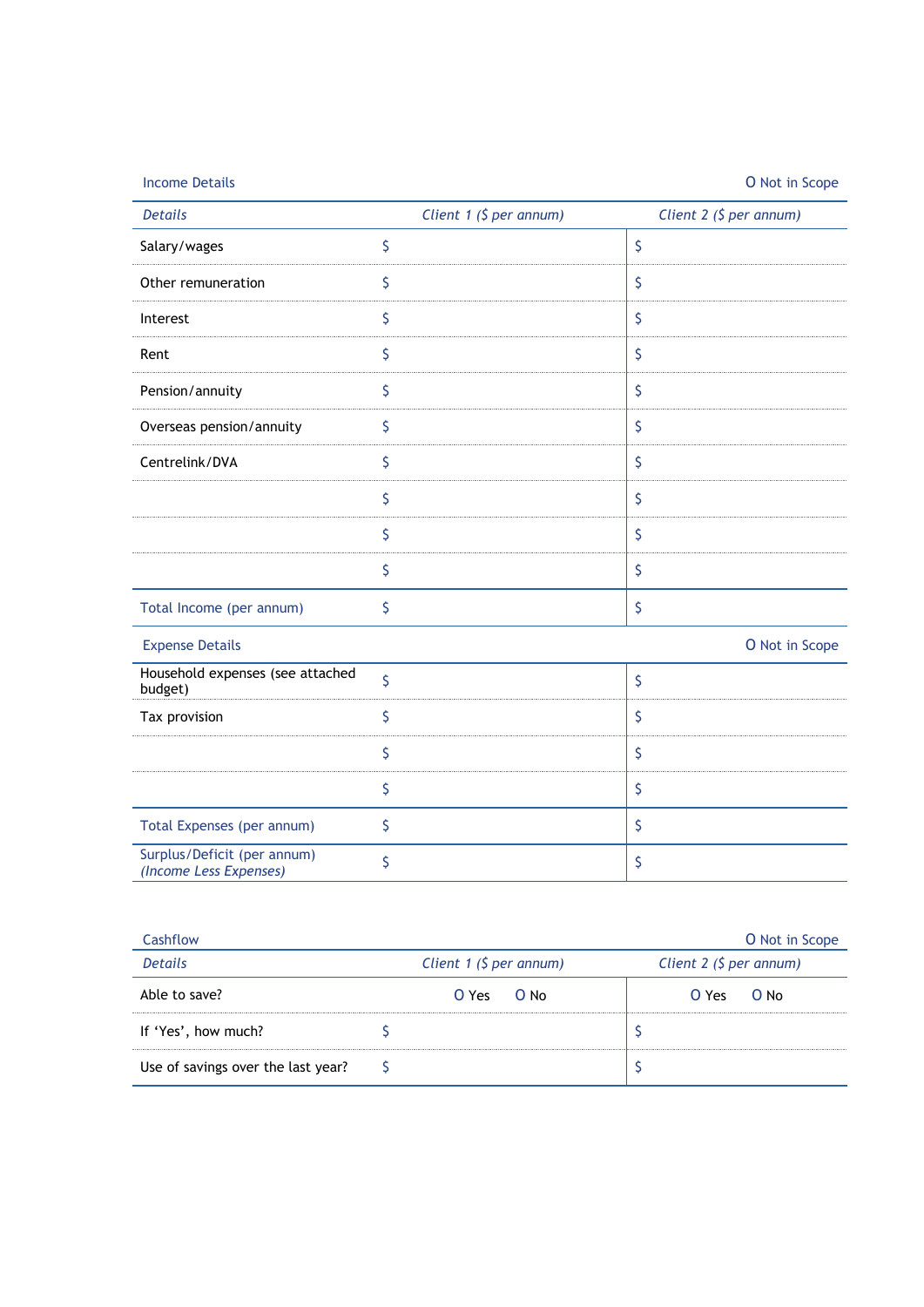

Social Security Benefits O Not in Scope

| <b>Details</b>                                  |                                                                                   | Client 1 ( $$$ per annum) |                                                                                   |        |                   | Client $2$ ( $$$ per annum) |        |            |
|-------------------------------------------------|-----------------------------------------------------------------------------------|---------------------------|-----------------------------------------------------------------------------------|--------|-------------------|-----------------------------|--------|------------|
| Receiving any payments? (Type)                  | O Age Pension<br>O Disability Support Pension<br>O Newstart Allowance<br>O Other: |                           | O Age Pension<br>O Disability Support Pension<br>O Newstart Allowance<br>O Other: |        |                   |                             |        |            |
| Reference Number                                |                                                                                   |                           |                                                                                   |        |                   |                             |        |            |
| Centrelink assessed assets                      | Ś<br>as at                                                                        | $\prime$                  |                                                                                   |        | \$<br>as at       | $\prime$                    |        |            |
| Centrelink assessed income                      | \$<br>O pf<br>as at                                                               | $\prime$                  |                                                                                   | $O$ pa | \$<br>рf<br>as at |                             |        | $O$ pa $O$ |
| Renting?                                        |                                                                                   | O Yes                     | O No                                                                              |        |                   | O Yes                       | O No   |            |
| Gifts in last 5 years                           |                                                                                   |                           |                                                                                   |        |                   |                             |        |            |
| PBS registered?                                 | Date                                                                              | O Yes                     | O No                                                                              |        | Date              | O Yes                       | $O$ No |            |
| Commonwealth Seniors Health Card<br>registered? |                                                                                   | O Yes                     | O No                                                                              |        |                   | O Yes                       | O No   |            |
| Annual entitlement?                             | \$                                                                                |                           |                                                                                   |        | \$                |                             |        |            |

#### Notes (Cashflow)

*Discuss any other relevant cashflow details.*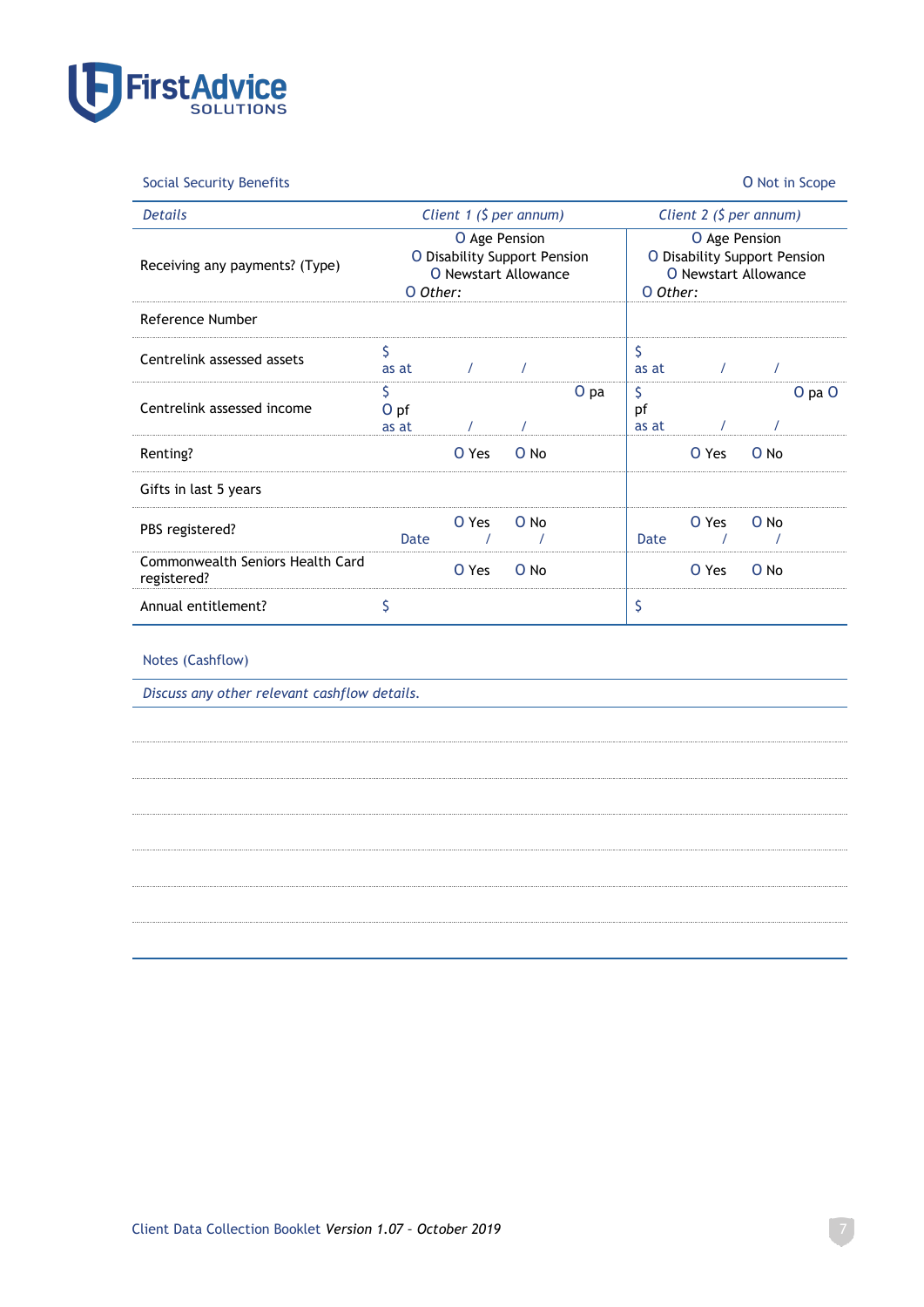| <b>Lifestyle Assets</b> |              |                           | O Not in Scope |
|-------------------------|--------------|---------------------------|----------------|
| Asset                   | <b>Owner</b> |                           | Value          |
| House                   | O Client 1   | $\varsigma$<br>O Client 2 |                |
| Contents                | O Client 1   | $\varsigma$<br>O Client 2 |                |
| Car 1                   | O Client 1   | -\$<br>O Client 2         |                |
| Car 2                   | O Client 1   | -\$<br>O Client 2         |                |
| Van/Boat                | O Client 1   | -\$<br>O Client 2         |                |
|                         | O Client 1   | \$<br>O Client 2          |                |
|                         | O Client 1   | \$<br>O Client 2          |                |
|                         | O Client 1   | \$<br>O Client 2          |                |

#### Cash & Other Investments O Not in Scope

## *Account Type Owner Value* Bank account 1 and 1 and 1 0 Client 1 0 Client 2  $\int$  5 Bank account 2 **D** Client 1 O Client 2  $\sqrt{ }$ Term deposit **Term deposit C** Client 1 O Client 2  $\boxed{\S}$ Direct Shares **O** Client 1 O Client 2  $\frac{1}{2}$ Managed Investment **Contained Investment** All Contained Investment 2 \ \ \ \$ O Client 1 O Client 2  $\frac{1}{5}$ O Client 1 O Client 2  $\frac{1}{5}$ O Client 1 O Client 2  $\vert$  \$

| <b>Liabilities</b>  |          |                       | O Not in Scope |
|---------------------|----------|-----------------------|----------------|
| <b>Type</b>         | Provider | Owner                 | Value          |
| Mortgage            |          | O Client 1 O Client 2 |                |
| <b>Credit Cards</b> |          | O Client 1 O Client 2 |                |
| Personal Loan       |          | O Client 1 O Client 2 | - S            |
|                     |          | O Client 1 O Client 2 | - S            |
|                     |          | O Client 1 O Client 2 |                |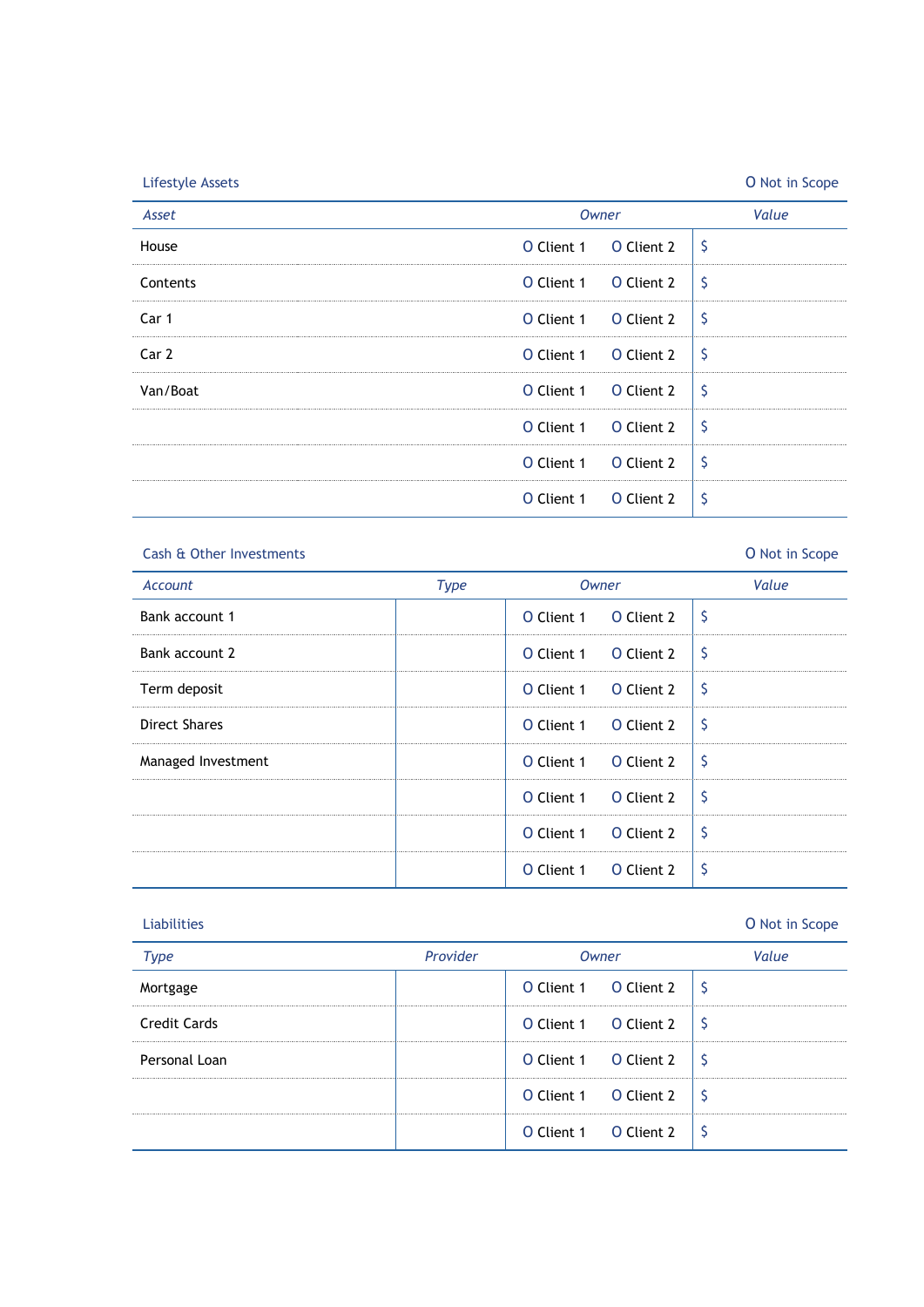

Superannuation Assets O Not in Scope

| <b>Details</b>                                   | Account 1                            | <b>Account 2</b>                     | Account 3                            | <b>Account 4</b>                     |
|--------------------------------------------------|--------------------------------------|--------------------------------------|--------------------------------------|--------------------------------------|
| Owner                                            | O Client 1 O Client 2                | O Client 1 O Client 2                | O Client 1 O Client 2                | O Client 1 O Client 2                |
| Fund name                                        |                                      |                                      |                                      |                                      |
| <b>Type</b>                                      |                                      |                                      |                                      |                                      |
| Current value                                    | \$                                   | \$                                   | \$                                   | \$                                   |
| Policy number                                    |                                      |                                      |                                      |                                      |
| Insurance cover                                  | O Death O TPD<br>O Income Protection | O Death O TPD<br>O Income Protection | O Death O TPD<br>O Income Protection | O Death O TPD<br>O Income Protection |
| Death cover                                      | \$                                   | \$                                   | \$                                   | \$                                   |
| <b>TPD cover</b>                                 | \$                                   | \$                                   | \$                                   | \$                                   |
| Income protection cover                          | \$                                   | \$                                   | \$                                   | \$                                   |
| Waiting periods                                  |                                      |                                      |                                      |                                      |
| Benefit periods                                  |                                      |                                      |                                      |                                      |
| Beneficiary                                      |                                      |                                      |                                      |                                      |
| Beneficiary type                                 | O Binding O None<br>O Non-lapsing    | O Binding O None<br>O Non-lapsing    | O Binding O None<br>O Non-lapsing    | O Binding O None<br>O Non-lapsing    |
| Binding nominations (end<br>date/relationship/%) |                                      |                                      |                                      |                                      |

### Pension/Annuity Assets O Not in Scope

| <b>Details</b>         | Account 1                                                                                   | Account 2                                                                                          | Account 3                                                                                   | Account 4                                                                                          |
|------------------------|---------------------------------------------------------------------------------------------|----------------------------------------------------------------------------------------------------|---------------------------------------------------------------------------------------------|----------------------------------------------------------------------------------------------------|
| Owner                  | O Client 1 O Client 2                                                                       | O Client 1 O Client 2                                                                              | O Client 1 O Client 2                                                                       | O Client 1 O Client 2                                                                              |
| Product/Provider name  |                                                                                             |                                                                                                    |                                                                                             |                                                                                                    |
| Account number         |                                                                                             |                                                                                                    |                                                                                             |                                                                                                    |
| Current value          |                                                                                             |                                                                                                    |                                                                                             |                                                                                                    |
| Type                   | O A/C based pension O<br>TTR pension<br>O Lifetime annuity<br>O Fixed term annuity<br>O TAP | O A/C based pension O<br>TTR pension<br>O Lifetime annuity<br><b>O</b> Fixed term annuity<br>O TAP | O A/C based pension O<br>TTR pension<br>O Lifetime annuity<br>O Fixed term annuity<br>O TAP | O A/C based pension O<br>TTR pension<br>O Lifetime annuity<br><b>O</b> Fixed term annuity<br>O TAP |
| Beneficiary nomination | O None<br><b>O</b> Reversionary<br>O Binding                                                | O None<br><b>O</b> Reversionary<br>O Binding                                                       | O None<br><b>O</b> Reversionary<br>O Binding                                                | O None<br><b>O</b> Reversionary<br>O Binding                                                       |
| Annual income          |                                                                                             |                                                                                                    |                                                                                             |                                                                                                    |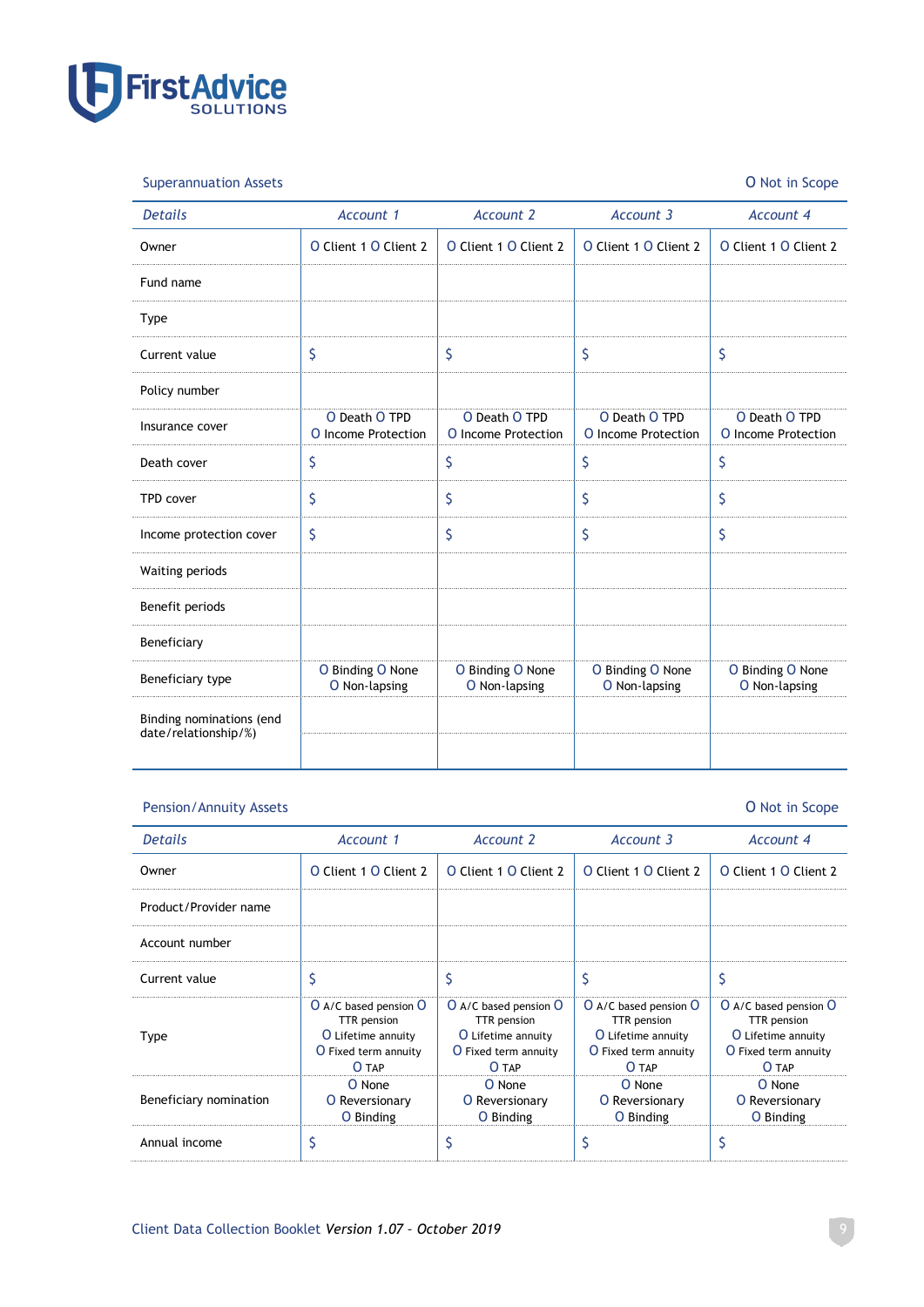| <b>Personal Insurance</b>         |                |                |                | O Not in Scope |
|-----------------------------------|----------------|----------------|----------------|----------------|
| <b>Details</b>                    | Policy 1       | Policy 2       | Policy 3       | Policy 4       |
| Life insured                      |                |                |                |                |
| Insurer/Product                   |                |                |                |                |
| Policy number                     |                |                |                |                |
| Life cover amount                 | \$             | \$             | \$             | \$             |
| TPD cover amount                  | \$             | \$             | \$             | \$             |
| Trauma cover amount               | \$             | \$             | \$             | \$             |
| Income cover amount               | \$             | \$             | \$             | \$             |
| Business expenses cover<br>amount | \$             | \$             | \$             | \$             |
| Waiting periods                   |                |                |                |                |
| Benefit periods                   |                |                |                |                |
| Loadings or exclusions?           | O Yes O No     | O Yes O No     | O Yes O No     | O Yes O No     |
| Details                           |                |                |                |                |
|                                   |                |                |                |                |
| Premium amount                    | \$             | \$             | \$             | \$             |
| Premium frequency                 | O Month O Year | O Month O Year | O Month O Year | O Month O Year |

#### General Insurance

| <b>Details</b>                 |      | Client 1       |       | Client 2 |                            |
|--------------------------------|------|----------------|-------|----------|----------------------------|
| Do you have general insurance? |      | O Yes          | O No  | O Yes    | $O$ No                     |
| <i><u><b>Insurer</b></u></i>   | Type | <b>Details</b> | Owner |          | Sum insured Premium (\$pa) |
|                                |      |                |       |          |                            |
|                                |      |                |       |          |                            |

#### Health Insurance

| <b>Details</b>                | Client 1   |       | Client 2       |                |
|-------------------------------|------------|-------|----------------|----------------|
| Do you have health insurance? | O Yes O No |       | $O Yes$ $O No$ |                |
| <i><u><b>Insurer</b></u></i>  | Type       | Owner | Insured        | Premium (\$pa) |
|                               |            |       |                |                |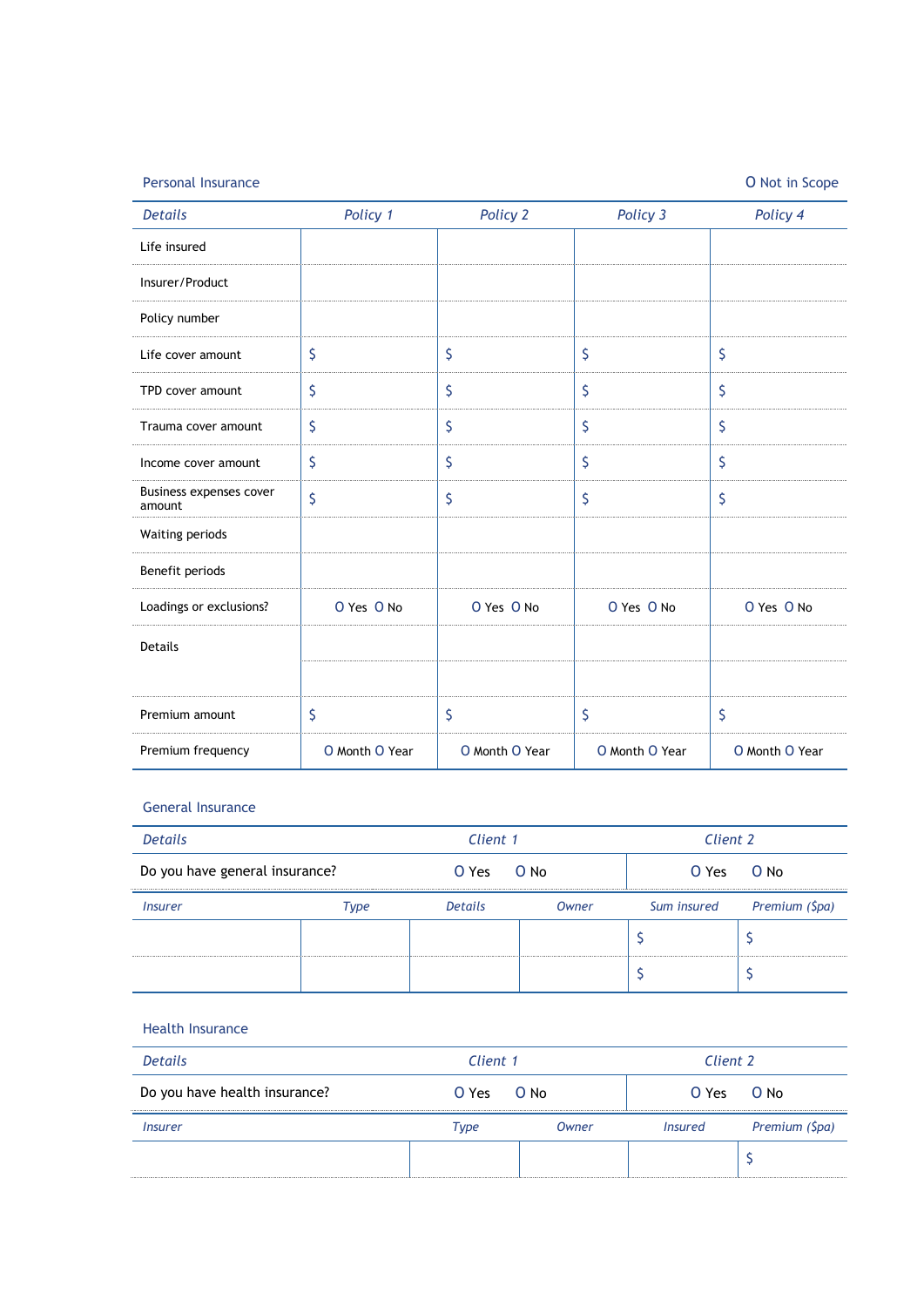

#### Overall Health

| <b>Details</b>                                                                                                                                                 | Client 1 | Client 2 |
|----------------------------------------------------------------------------------------------------------------------------------------------------------------|----------|----------|
| How would you describe your<br>health right now?                                                                                                               |          |          |
| Are you currently, or intend to<br>receive medical treatment for a<br>medical issue soon?                                                                      |          |          |
| Any significant diagnosis for you in<br>the last 5 years?                                                                                                      |          |          |
| Has an immediate member of your<br>family been diagnosed with<br>anything significant recently?                                                                |          |          |
| If something unexpected was to<br>happen to you, what would you like<br>to attend to? (eg pay off the house<br>etc)                                            |          |          |
| Have you ever applied for<br>insurance and been declined<br>before?                                                                                            |          |          |
| Other?                                                                                                                                                         |          |          |
| Please note any specific topics you would like added to the agenda for our appointment. Is there anything<br>you would not like us to address with our Advice? |          |          |
|                                                                                                                                                                |          |          |
|                                                                                                                                                                |          |          |
|                                                                                                                                                                |          |          |
|                                                                                                                                                                |          |          |
|                                                                                                                                                                |          |          |
|                                                                                                                                                                |          |          |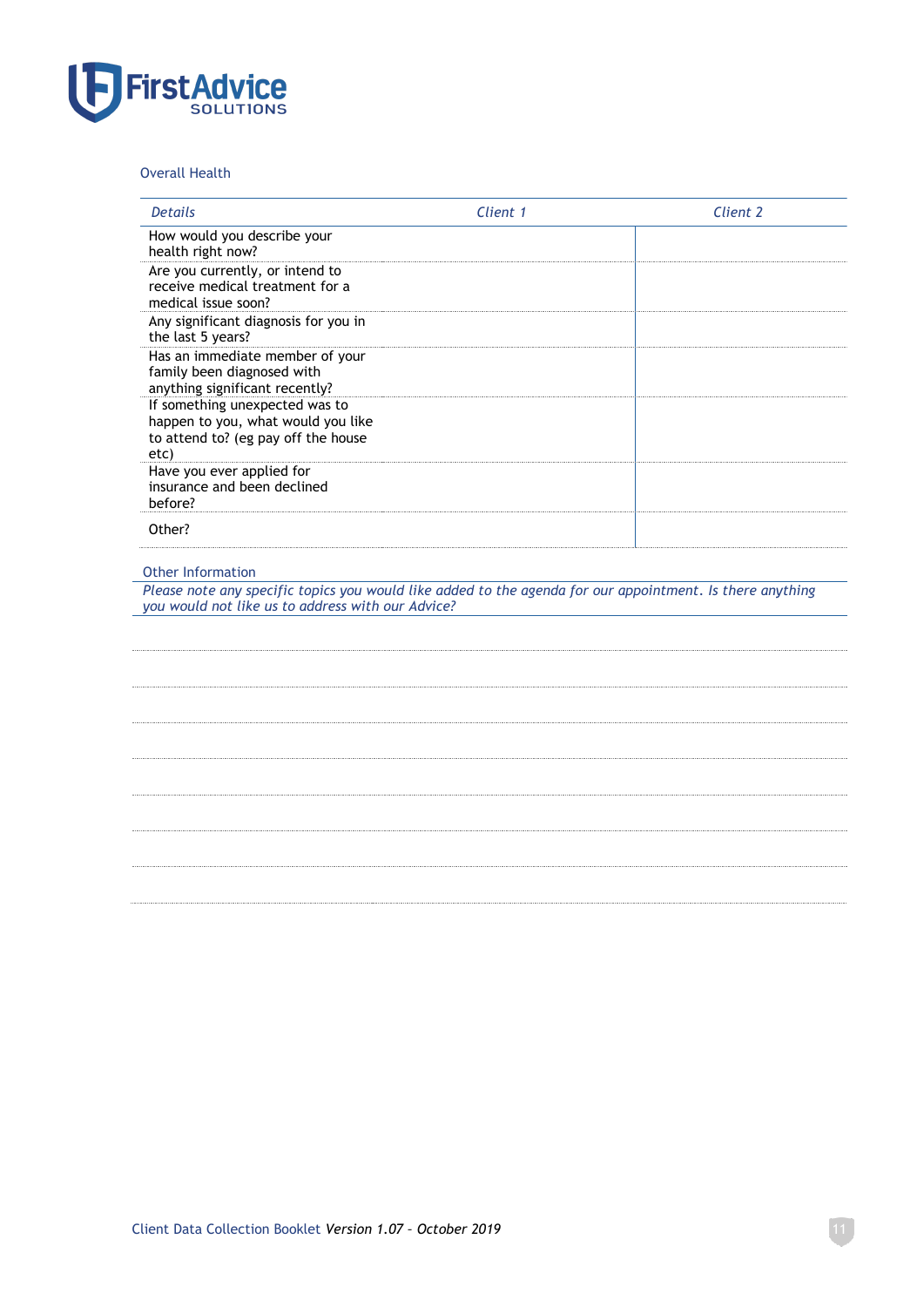#### **Declarations**

I hereby declare and acknowledge the following:

**Financial Services Guide**

**•** I have received, read and understood a copy of the Financial Services Guide.

#### **The information you provide**

- **•** I declare that the information provided in this Client Data Form is complete and accurate to the best of my knowledge, except where I have indicated that I have chosen not to provide the information.
- **•** I understand and acknowledge that by not fully or accurately completing the Client Data Form any financial services provided may not be appropriate to my needs.

#### **Your privacy and confidentiality**

- **•** I give permission for the information provided in this Client Data Form to be disclosed to and used by those who will be involved in providing or implementing financial advice to us, including:
	- o First Advice Licensee Services Pty Ltd
	- o Financial product providers that my financial adviser recommends to me,
	- o Service providers (including offshore providers) engaged to provide financial planning-related services including but not limited to paraplanning, compliance, administration, estate planning and financial services software, and
	- o Companies involved in communicating the information in this Client Data Form to any of the above parties, such as by electronic mail services, cloud storage services and/or document creation services.
- **•** My permission extends to electronic communication of the information provided in this Client Data Form and for record keeping purposes.
- o I give permission to receive marketing and advertising materials on products, services, events, promotions and offers from our adviser and their related parties.
- o I give permission for the information provided in this Client Data Form to also be disclosed to the following people

#### **Tax file numbers**

- **•** I give permission for our tax file number (TFN) to be collected and retained by my adviser and the
- Licensee in order to provide me with financial services, and/or for social security eligibility reasons. **•** I understand that:

…………………………………………………………………………………………………………………………………………………………………………

- o my TFN may need to be provided to authorised recipients of TFNs under the Superannuation Industry (Supervision) Act 1993, the Retirement Savings Accounts Act 1997 and/or under taxation legislation or social security laws, and
	- o while it is not an offence to refuse to disclose our TFN, non-disclosure can delay the provision of those financial services and/or may result in taxation implications.

*Client Declaration – I/We declare that:*

…………………………………………………..

|       |  | $\mathbf{v}$ |  |
|-------|--|--------------|--|
| Name: |  | Name:        |  |
|       |  |              |  |

*Adviser Declaration – I declare that:*

- The information contained in this booklet is an accurate and complete record of the information provided by the client and acknowledged by the client signing and dating above.
- The preparation of the client's Statement of Advice will be based on the above information and any other documentation provided.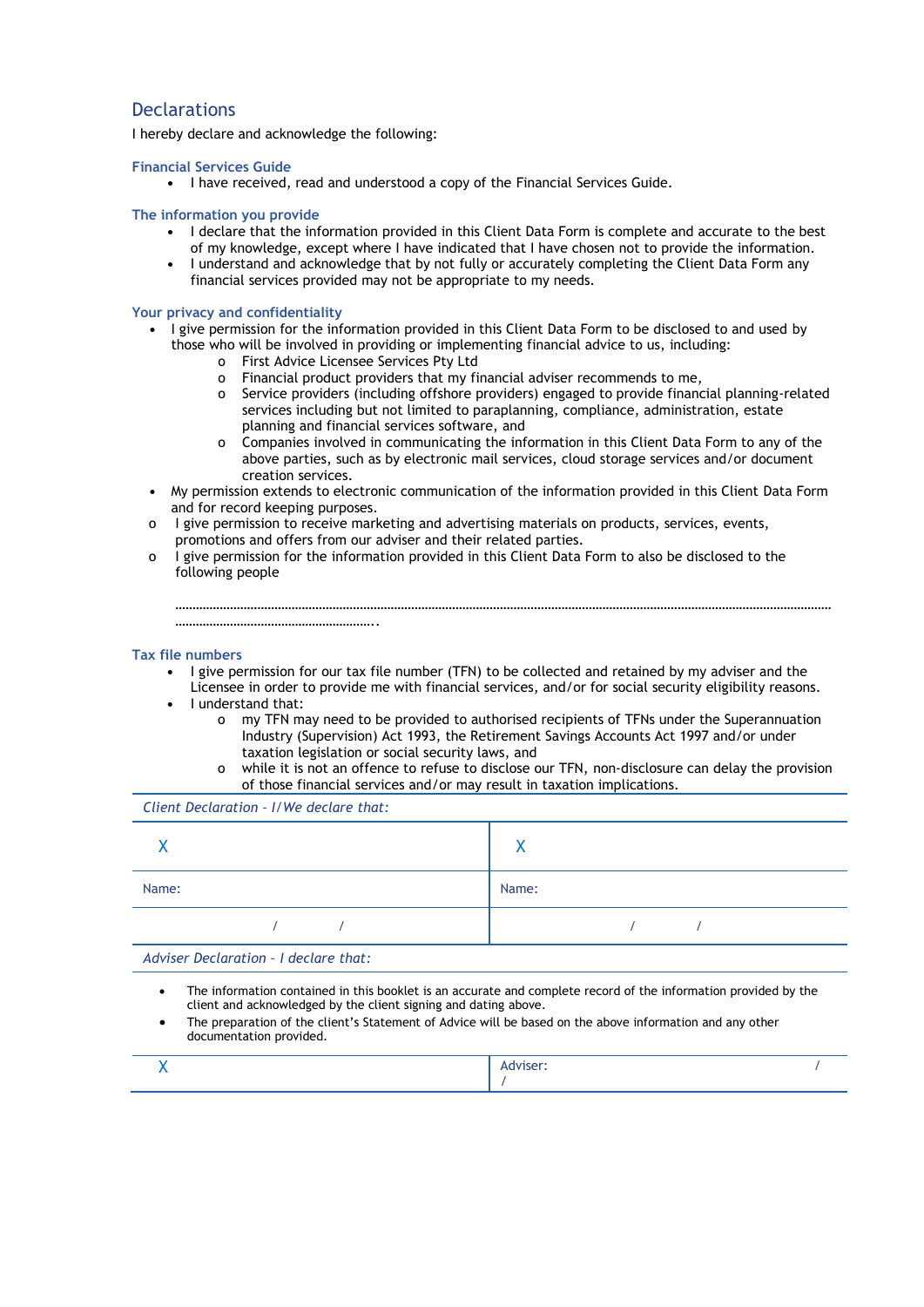



FINANCIAL PLANNING<br>ASSOCIATION *of* AUSTRALIA

#### **IDENTIFICATION FORM INDIVIDUALS & SOLE TRADERS**

#### *GUIDE TO COMPLETING THIS FORM*

- *o Complete one form for each individual. Complete all applicable sections of this form in BLOCK LETTERS.*
- *o Tax information must be collected from the individual*
- *o Contact your licensee if you have any queries.*

**SECTION 1: PERSONAL DETAILS** Surname Date of Birth dd/mm/v Full Given Name(s) Residential Address (PO Box is NOT acceptable) Street Suburb State Postcode Country COMPLETE THIS PART IF INDIVIDUAL IS A SOLE TRADER Full Business Name (if any) ABN (if any) Principal Place of Business (if any) (PO Box is NOT acceptable) Street Suburb State Postcode Country **SECTION 2: TAX INFORMATION** Tax Residency rules differ by country. Whether an individual is tax resident of a particular country is often (but not always) based on the amount of time a person spends in a country, the location of a person's residence or place of work. For the US, tax residency can be as a result of citizenship or residency Please answer both tax residency questions: Is the individual a tax resident of Australia? No Yes Is the individual a tax resident of another Country? Yes |  $No<sub>1</sub>$ If the individual is a tax resident of a country other than Australia, please provide their tax identification number (TIN) or equivalent below. If they are a tax resident of more than one other country, please list all relevant countries below. A TIN is the number assigned by each country for the purposes of administering tax laws. This is the equivalent of a Tax File Number in Australia or a Social Security Number in the US. If a TIN is not provided, please list one of the three reasons specified (A, B or C) for not providing a TIN.  $\mathbf{1}$ Country **TIN** If no TIN, list reason A, B or C  $\overline{2}$ Country **TIN** If no TIN, list reason A, B or C Country TIN If no TIN, list reason A, B or C  $3.$ If there are more countries, provide details on a separate sheet and tick this box.  $\Box$ Reason A The country of tax residency does not issue TINs to tax residents Reason B The individual has not been issued with a TIN Reason C The country of tax residency does not require the T N to be disclosed

19 May 2017 version - Refer to ESC/FPA GUIDANCE - MANAGING AML/CTE AND FATCA/CRS CUSTOMER IDENTIFICATION OBLIGATIONS for conditions of use Copyright @ May 2017 Financial Services Council Limited and Financial Planning Association of Australia Limited

 $1/2$ 

Г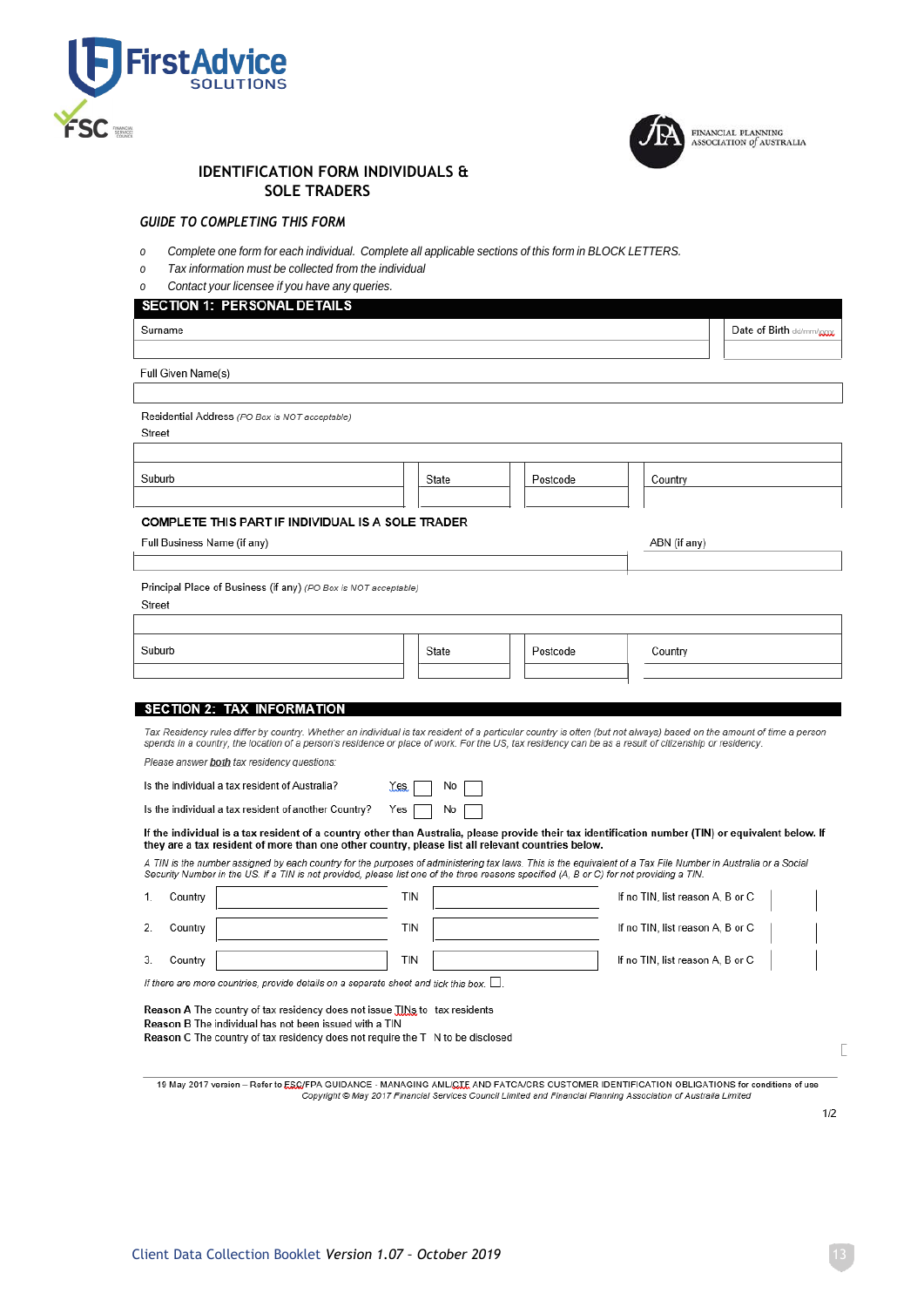**IDENTIFICATION FORM** 

INDIVIDUALS & SOLE TRADERS

#### **SECTION 3: VERIFICATION PROCEDURE**

Verify the individual's full name; and EITHER their date of birth or residential address

- o Complete Part I (or if the individual does not own a document from Part I, then complete either Part II or III.)
- Contact your licensee if the individual is unable to provide the required documents.  $\mathfrak{o}$

#### PART I - ACCEPTABLE PRIMARY PHOTOGRAPHIC ID DOCUMENTS

| Tick $\checkmark$ | Select ONE valid option from this section only                                                                                      |
|-------------------|-------------------------------------------------------------------------------------------------------------------------------------|
|                   | Australian State / Territory driver's licence containing a photograph of the person                                                 |
|                   | Australian passport (a passport that has expired within the preceding 2 years is acceptable)                                        |
|                   | Card issued under a State or Territory for the purpose of proving a person's age containing a photograph of the person              |
|                   | Foreign passport or similar travel document containing a photograph and the signature of the person*                                |
|                   | <b>PART II – ACCEPTABLE SECONDARY ID DOCUMENTS –</b> should only be completed if the individual does not own a document from Part I |
| Tick $\checkmark$ | Select ONE valid option from this section                                                                                           |

|                   | Australian birth certificate                                                                                                                                                                                                                                                                                                              |
|-------------------|-------------------------------------------------------------------------------------------------------------------------------------------------------------------------------------------------------------------------------------------------------------------------------------------------------------------------------------------|
|                   | Australian citizenship certificate                                                                                                                                                                                                                                                                                                        |
| □                 | Pension card issued by Department of Human Services (previously known as Centrelink)                                                                                                                                                                                                                                                      |
| Tick $\checkmark$ | AND ONE valid option from this section                                                                                                                                                                                                                                                                                                    |
| □                 | A document issued by the Commonwealth or a State or Territory within the preceding 12 months that records the provision of financial<br>benefits to the individual and which contains the individual's name and residential address                                                                                                       |
|                   | A document issued by the Australian Taxation Office within the preceding 12 months that records a debt payable by the individual to the<br>Commonwealth (or by the Commonwealth to the individual), which contains the individual's name and residential address. Block out the TFN<br>before scanning, copying or storing this document. |
|                   | A document issued by a local government body or utilities provider within the preceding 3 months which records the provision of services to<br>that address or to that person (the document must contain the individual's name and residential address)                                                                                   |
|                   | If under the age of 18, a notice that: was issued to the individual by a school principal within the preceding 3 months; and contains the name<br>and residential address; and records the period of time that the individual attended that school                                                                                        |

#### PARTIII-ACCEPTABLEFOREIGNPHOTOGRAPHICIDDOCUMENTS-shouldonlybecompletediftheindividualdoesnotownadocumentfromPartI Tick  $\checkmark$ Select ONE valid option from this section only

Foreign driver's licence that contains a photograph of the person in whose name it issued and the individual's date of birth\*  $\Box$ 

National ID card issued by a foreign government containing a photograph and a signature of the person in whose name the card was issued\*  $\Box$ 

\*Documents that are written in a language that is not English must be accompanied by an English translation prepared by an accredited translator

#### **IMPORTANT NOTE:**

- Either attach a legible certified copy of the ID documentation used to verify the individual (and any required translation) OR  $\rightarrow$
- Alternatively, if agreed between your licensee and the product issuer, complete the Record of Verification Procedure section below and<br>DO NOT attach copies of the ID Documents  $\rightarrow$

#### SECTION 4: RECORD OF VERIFICATION PROCEDURE

| <b>ID DOCUMENT DETAILS</b>     | Document 1 |                | Document 2 (if required) |                       |
|--------------------------------|------------|----------------|--------------------------|-----------------------|
| Verified From                  | Original   | Certified Copy | Original                 | $\Box$ Certified Copy |
| Document Issuer                |            |                |                          |                       |
| <b>Issue Date</b>              |            |                |                          |                       |
| <b>Expiry Date</b>             |            |                |                          |                       |
| Document Number                |            |                |                          |                       |
| Accredited English Translation | N/A        | $\Box$ Sighted | N/A                      | $\Box$ Sighted        |

By completing and signing this Record of Verification Procedure I declare that:

an identity verification procedure has been completed in accordance with the AML/CTE Rules, in the capacity of an AFSL holder or their authorised  $\bullet$ representative and

the tax information provided is reasonable considering the documentation provided.

| AFS Licensee Name             | AFSL No.                          |  |
|-------------------------------|-----------------------------------|--|
| Representative/ Employee Name | Phone No.                         |  |
| Signature                     | Date<br>Verification<br>Completed |  |

19 May 2017 version - Refer to ESC/FPA GUIDANCE - MANAGING AML/CTE AND FATCA/CRS CUSTOMER IDENTIFICATION OBLIGATIONS for conditions of use

Copyright @ May 2017 Financial Services Council Limited and Financial Planning Association of Australia Limited



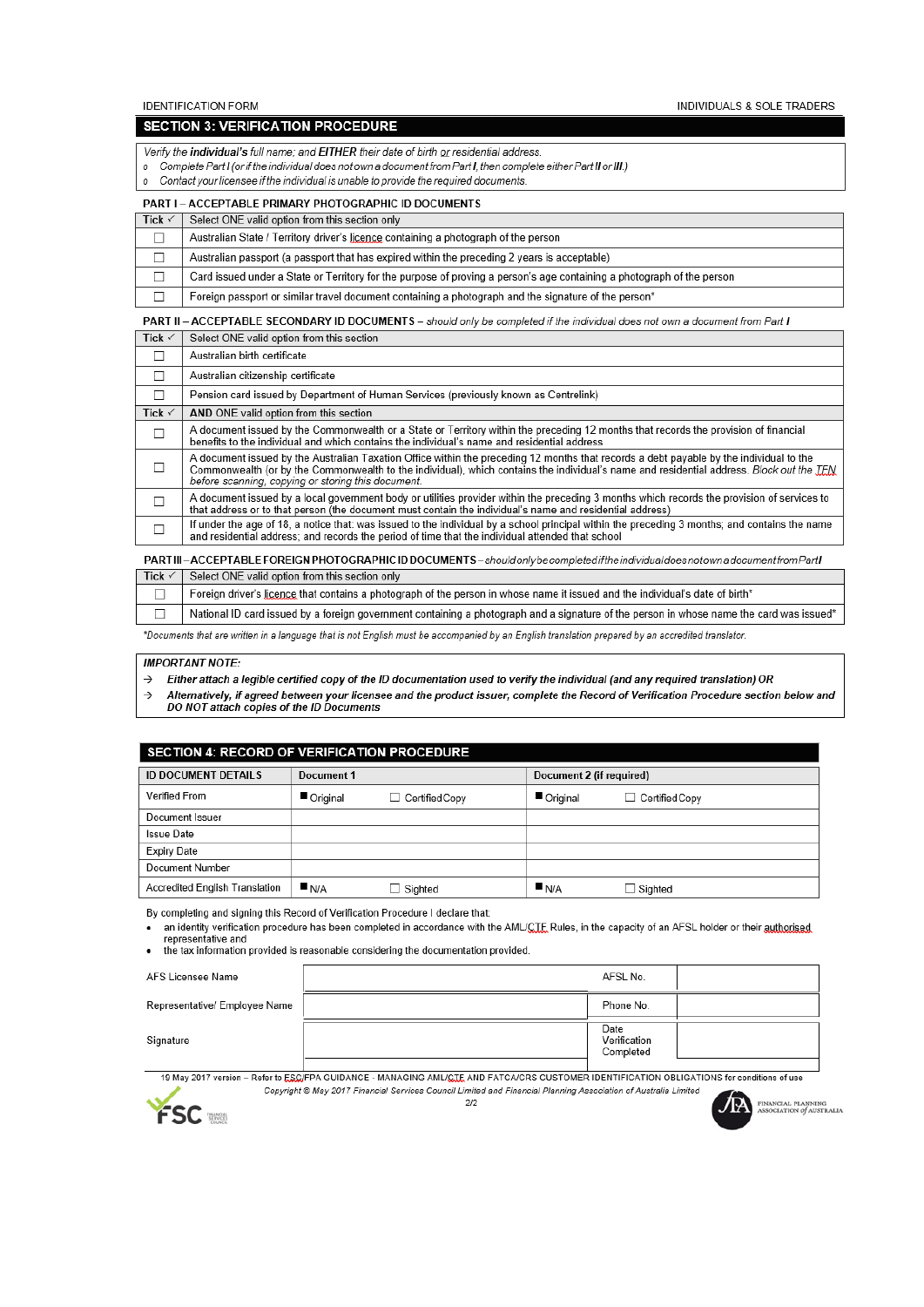

#### **IDENTIFICATION FORM INDIVIDUALS & SOLE TRADERS**

#### *GUIDE TO COMPLETING THIS FORM*

- $o$  *Complete one form for* each *individual.* Complete all applicable sections of this form in BLOCK L
- *o Tax information must be collected from the individual*
- *o Contact your licensee if you have any queries.*

| Surname                                                                                                                                                                                                                                                                                                                                                                                                                                                                                                                                                                                                                                                                                                                                                                                                                                                                                                                                                                                                                                                                                                                                                                                                                      |      |       |          |                                  | Date of Birth dd/mm/gggg |
|------------------------------------------------------------------------------------------------------------------------------------------------------------------------------------------------------------------------------------------------------------------------------------------------------------------------------------------------------------------------------------------------------------------------------------------------------------------------------------------------------------------------------------------------------------------------------------------------------------------------------------------------------------------------------------------------------------------------------------------------------------------------------------------------------------------------------------------------------------------------------------------------------------------------------------------------------------------------------------------------------------------------------------------------------------------------------------------------------------------------------------------------------------------------------------------------------------------------------|------|-------|----------|----------------------------------|--------------------------|
|                                                                                                                                                                                                                                                                                                                                                                                                                                                                                                                                                                                                                                                                                                                                                                                                                                                                                                                                                                                                                                                                                                                                                                                                                              |      |       |          |                                  |                          |
| Full Given Name(s)                                                                                                                                                                                                                                                                                                                                                                                                                                                                                                                                                                                                                                                                                                                                                                                                                                                                                                                                                                                                                                                                                                                                                                                                           |      |       |          |                                  |                          |
|                                                                                                                                                                                                                                                                                                                                                                                                                                                                                                                                                                                                                                                                                                                                                                                                                                                                                                                                                                                                                                                                                                                                                                                                                              |      |       |          |                                  |                          |
| Residential Address (PO Box is NOT acceptable)                                                                                                                                                                                                                                                                                                                                                                                                                                                                                                                                                                                                                                                                                                                                                                                                                                                                                                                                                                                                                                                                                                                                                                               |      |       |          |                                  |                          |
| Street                                                                                                                                                                                                                                                                                                                                                                                                                                                                                                                                                                                                                                                                                                                                                                                                                                                                                                                                                                                                                                                                                                                                                                                                                       |      |       |          |                                  |                          |
| Suburb                                                                                                                                                                                                                                                                                                                                                                                                                                                                                                                                                                                                                                                                                                                                                                                                                                                                                                                                                                                                                                                                                                                                                                                                                       |      |       |          |                                  |                          |
|                                                                                                                                                                                                                                                                                                                                                                                                                                                                                                                                                                                                                                                                                                                                                                                                                                                                                                                                                                                                                                                                                                                                                                                                                              |      | State | Postcode | Country                          |                          |
| COMPLETE THIS PART IF INDIVIDUAL IS A SOLE TRADER                                                                                                                                                                                                                                                                                                                                                                                                                                                                                                                                                                                                                                                                                                                                                                                                                                                                                                                                                                                                                                                                                                                                                                            |      |       |          |                                  |                          |
| Full Business Name (if any)                                                                                                                                                                                                                                                                                                                                                                                                                                                                                                                                                                                                                                                                                                                                                                                                                                                                                                                                                                                                                                                                                                                                                                                                  |      |       |          | ABN (if any)                     |                          |
|                                                                                                                                                                                                                                                                                                                                                                                                                                                                                                                                                                                                                                                                                                                                                                                                                                                                                                                                                                                                                                                                                                                                                                                                                              |      |       |          |                                  |                          |
| Principal Place of Business (if any) (PO Box is NOT acceptable)                                                                                                                                                                                                                                                                                                                                                                                                                                                                                                                                                                                                                                                                                                                                                                                                                                                                                                                                                                                                                                                                                                                                                              |      |       |          |                                  |                          |
| Street                                                                                                                                                                                                                                                                                                                                                                                                                                                                                                                                                                                                                                                                                                                                                                                                                                                                                                                                                                                                                                                                                                                                                                                                                       |      |       |          |                                  |                          |
|                                                                                                                                                                                                                                                                                                                                                                                                                                                                                                                                                                                                                                                                                                                                                                                                                                                                                                                                                                                                                                                                                                                                                                                                                              |      |       |          |                                  |                          |
| Suburb                                                                                                                                                                                                                                                                                                                                                                                                                                                                                                                                                                                                                                                                                                                                                                                                                                                                                                                                                                                                                                                                                                                                                                                                                       |      | State | Postcode | Country                          |                          |
|                                                                                                                                                                                                                                                                                                                                                                                                                                                                                                                                                                                                                                                                                                                                                                                                                                                                                                                                                                                                                                                                                                                                                                                                                              |      |       |          |                                  |                          |
|                                                                                                                                                                                                                                                                                                                                                                                                                                                                                                                                                                                                                                                                                                                                                                                                                                                                                                                                                                                                                                                                                                                                                                                                                              |      |       |          |                                  |                          |
|                                                                                                                                                                                                                                                                                                                                                                                                                                                                                                                                                                                                                                                                                                                                                                                                                                                                                                                                                                                                                                                                                                                                                                                                                              |      |       |          |                                  |                          |
|                                                                                                                                                                                                                                                                                                                                                                                                                                                                                                                                                                                                                                                                                                                                                                                                                                                                                                                                                                                                                                                                                                                                                                                                                              |      |       |          |                                  |                          |
|                                                                                                                                                                                                                                                                                                                                                                                                                                                                                                                                                                                                                                                                                                                                                                                                                                                                                                                                                                                                                                                                                                                                                                                                                              | Yes. | No    |          |                                  |                          |
|                                                                                                                                                                                                                                                                                                                                                                                                                                                                                                                                                                                                                                                                                                                                                                                                                                                                                                                                                                                                                                                                                                                                                                                                                              | Yes  | No    |          |                                  |                          |
|                                                                                                                                                                                                                                                                                                                                                                                                                                                                                                                                                                                                                                                                                                                                                                                                                                                                                                                                                                                                                                                                                                                                                                                                                              |      |       |          |                                  |                          |
|                                                                                                                                                                                                                                                                                                                                                                                                                                                                                                                                                                                                                                                                                                                                                                                                                                                                                                                                                                                                                                                                                                                                                                                                                              |      |       |          |                                  |                          |
|                                                                                                                                                                                                                                                                                                                                                                                                                                                                                                                                                                                                                                                                                                                                                                                                                                                                                                                                                                                                                                                                                                                                                                                                                              |      |       |          |                                  |                          |
| Country                                                                                                                                                                                                                                                                                                                                                                                                                                                                                                                                                                                                                                                                                                                                                                                                                                                                                                                                                                                                                                                                                                                                                                                                                      | tin  |       |          | If no TIN, list reason A, B or C |                          |
| Country                                                                                                                                                                                                                                                                                                                                                                                                                                                                                                                                                                                                                                                                                                                                                                                                                                                                                                                                                                                                                                                                                                                                                                                                                      | tin  |       |          | If no TIN, list reason A, B or C |                          |
| Country                                                                                                                                                                                                                                                                                                                                                                                                                                                                                                                                                                                                                                                                                                                                                                                                                                                                                                                                                                                                                                                                                                                                                                                                                      | tin  |       |          | If no TIN, list reason A, B or C |                          |
| <b>SECTION 2: TAX INFORMATION</b><br>Tax Residency rules differ by country. Whether an individual is tax resident of a particular country is often (but not always) based on the amount of time a person<br>spends in a country, the location of a person's residence or place of work. For the US, tax residency can be as a result of citizenship or residency.<br>Please answer <b>both</b> tax residency questions:<br>Is the individual a tax resident of Australia?<br>Is the individual a tax resident of another Country?<br>If the individual is a tax resident of a country other than Australia, please provide their tax identification number (TIN) or equivalent below. If<br>they are a tax resident of more than one other country, please list all relevant countries below.<br>A TIN is the number assigned by each country for the purposes of administering tax laws. This is the equivalent of a Tax File Number in Australia or a Social<br>Security Number in the US. If a TIN is not provided, please list one of the three reasons specified (A, B or C) for not providing a TIN.<br>1.<br>2.<br>3.<br>If there are more countries, provide details on a separate sheet and tick this box. $\Box$ . |      |       |          |                                  |                          |
| Reason A The country of tax residency does not issue TINs to tax residents                                                                                                                                                                                                                                                                                                                                                                                                                                                                                                                                                                                                                                                                                                                                                                                                                                                                                                                                                                                                                                                                                                                                                   |      |       |          |                                  |                          |
| Reason B The individual has not been issued with a TIN                                                                                                                                                                                                                                                                                                                                                                                                                                                                                                                                                                                                                                                                                                                                                                                                                                                                                                                                                                                                                                                                                                                                                                       |      |       |          |                                  |                          |
| Reason C The country of tax residency does not require the T N to be disclosed                                                                                                                                                                                                                                                                                                                                                                                                                                                                                                                                                                                                                                                                                                                                                                                                                                                                                                                                                                                                                                                                                                                                               |      |       |          |                                  |                          |

FINANCIAL PLANNING<br>ASSOCIATION of AUSTRALIA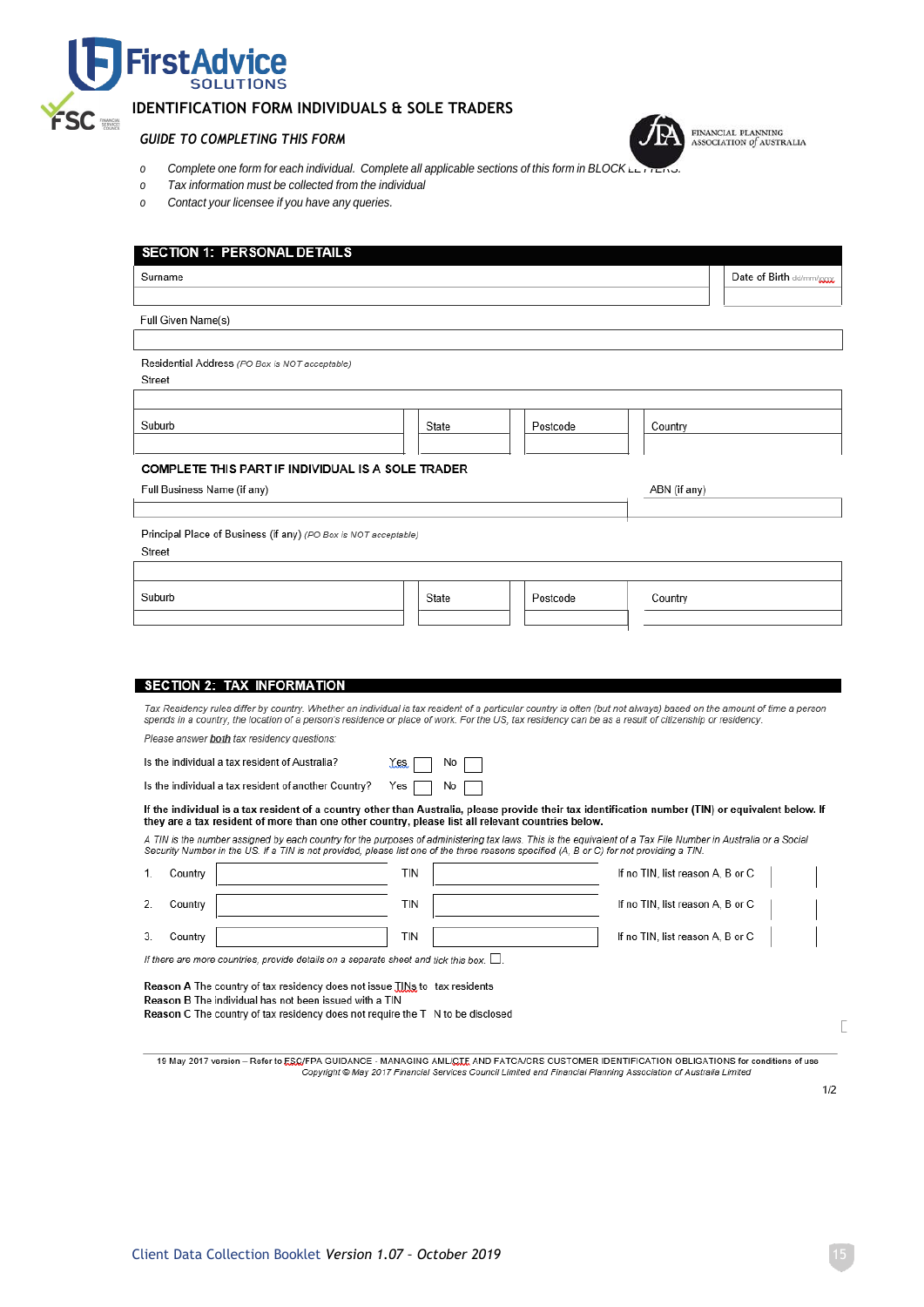**IDENTIFICATION FORM** 

INDIVIDUALS & SOLE TRADERS

#### **SECTION 3: VERIFICATION PROCEDURE**

Verify the individual's full name; and EITHER their date of birth or residential address

- o Complete Part I (or if the individual does not own a document from Part I, then complete either Part II or III.)
- Contact your licensee if the individual is unable to provide the required documents.  $\mathfrak{o}$

#### PART I - ACCEPTABLE PRIMARY PHOTOGRAPHIC ID DOCUMENTS

| Tick $\checkmark$                                                                                                                   | Select ONE valid option from this section only                                                                         |  |  |  |
|-------------------------------------------------------------------------------------------------------------------------------------|------------------------------------------------------------------------------------------------------------------------|--|--|--|
|                                                                                                                                     | Australian State / Territory driver's licence containing a photograph of the person                                    |  |  |  |
|                                                                                                                                     | Australian passport (a passport that has expired within the preceding 2 years is acceptable)                           |  |  |  |
|                                                                                                                                     | Card issued under a State or Territory for the purpose of proving a person's age containing a photograph of the person |  |  |  |
|                                                                                                                                     | Foreign passport or similar travel document containing a photograph and the signature of the person*                   |  |  |  |
| <b>PART II – ACCEPTABLE SECONDARY ID DOCUMENTS –</b> should only be completed if the individual does not own a document from Part I |                                                                                                                        |  |  |  |
| Tick $\checkmark$                                                                                                                   | Select ONE valid option from this section                                                                              |  |  |  |

|                   | Australian birth certificate                                                                                                                                                                                                                                                                                                              |
|-------------------|-------------------------------------------------------------------------------------------------------------------------------------------------------------------------------------------------------------------------------------------------------------------------------------------------------------------------------------------|
|                   | Australian citizenship certificate                                                                                                                                                                                                                                                                                                        |
| □                 | Pension card issued by Department of Human Services (previously known as Centrelink)                                                                                                                                                                                                                                                      |
| Tick $\checkmark$ | AND ONE valid option from this section                                                                                                                                                                                                                                                                                                    |
| □                 | A document issued by the Commonwealth or a State or Territory within the preceding 12 months that records the provision of financial<br>benefits to the individual and which contains the individual's name and residential address                                                                                                       |
|                   | A document issued by the Australian Taxation Office within the preceding 12 months that records a debt payable by the individual to the<br>Commonwealth (or by the Commonwealth to the individual), which contains the individual's name and residential address. Block out the TFN<br>before scanning, copying or storing this document. |
|                   | A document issued by a local government body or utilities provider within the preceding 3 months which records the provision of services to<br>that address or to that person (the document must contain the individual's name and residential address)                                                                                   |
|                   | If under the age of 18, a notice that: was issued to the individual by a school principal within the preceding 3 months; and contains the name<br>and residential address; and records the period of time that the individual attended that school                                                                                        |

#### PARTIII-ACCEPTABLEFOREIGNPHOTOGRAPHICIDDOCUMENTS-shouldonlybecompletediftheindividualdoesnotownadocumentfromPartI Tick  $\checkmark$ Select ONE valid option from this section only

Foreign driver's licence that contains a photograph of the person in whose name it issued and the individual's date of birth\*  $\Box$ 

National ID card issued by a foreign government containing a photograph and a signature of the person in whose name the card was issued\*  $\Box$ 

\*Documents that are written in a language that is not English must be accompanied by an English translation prepared by an accredited translator

#### **IMPORTANT NOTE:**

- Either attach a legible certified copy of the ID documentation used to verify the individual (and any required translation) OR  $\rightarrow$
- Alternatively, if agreed between your licensee and the product issuer, complete the Record of Verification Procedure section below and<br>DO NOT attach copies of the ID Documents  $\rightarrow$

| <b>SECTION 4: RECORD OF VERIFICATION PROCEDURE</b> |            |                |                          |                       |  |
|----------------------------------------------------|------------|----------------|--------------------------|-----------------------|--|
| <b>ID DOCUMENT DETAILS</b>                         | Document 1 |                | Document 2 (if required) |                       |  |
| Verified From                                      | Original   | Certified Copy | Original                 | $\Box$ Certified Copy |  |
| Document Issuer                                    |            |                |                          |                       |  |
| <b>Issue Date</b>                                  |            |                |                          |                       |  |
| <b>Expiry Date</b>                                 |            |                |                          |                       |  |
| Document Number                                    |            |                |                          |                       |  |
| Accredited English Translation                     | N/A        | $\Box$ Sighted | N/A                      | $\Box$ Sighted        |  |

By completing and signing this Record of Verification Procedure I declare that:

an identity verification procedure has been completed in accordance with the AML/CTE Rules, in the capacity of an AFSL holder or their authorised representative and

the tax information provided is reasonable considering the documentation provided.

| AFS Licensee Name             | AFSL No.                          |  |
|-------------------------------|-----------------------------------|--|
| Representative/ Employee Name | Phone No.                         |  |
| Signature                     | Date<br>Verification<br>Completed |  |

19 May 2017 version - Refer to ESC/FPA GUIDANCE - MANAGING AML/CTE AND FATCA/CRS CUSTOMER IDENTIFICATION OBLIGATIONS for conditions of use Copyright © May 2017 Financial Services Council Limited and Financial Planning Association of Australia Limited



 $2/2$ 

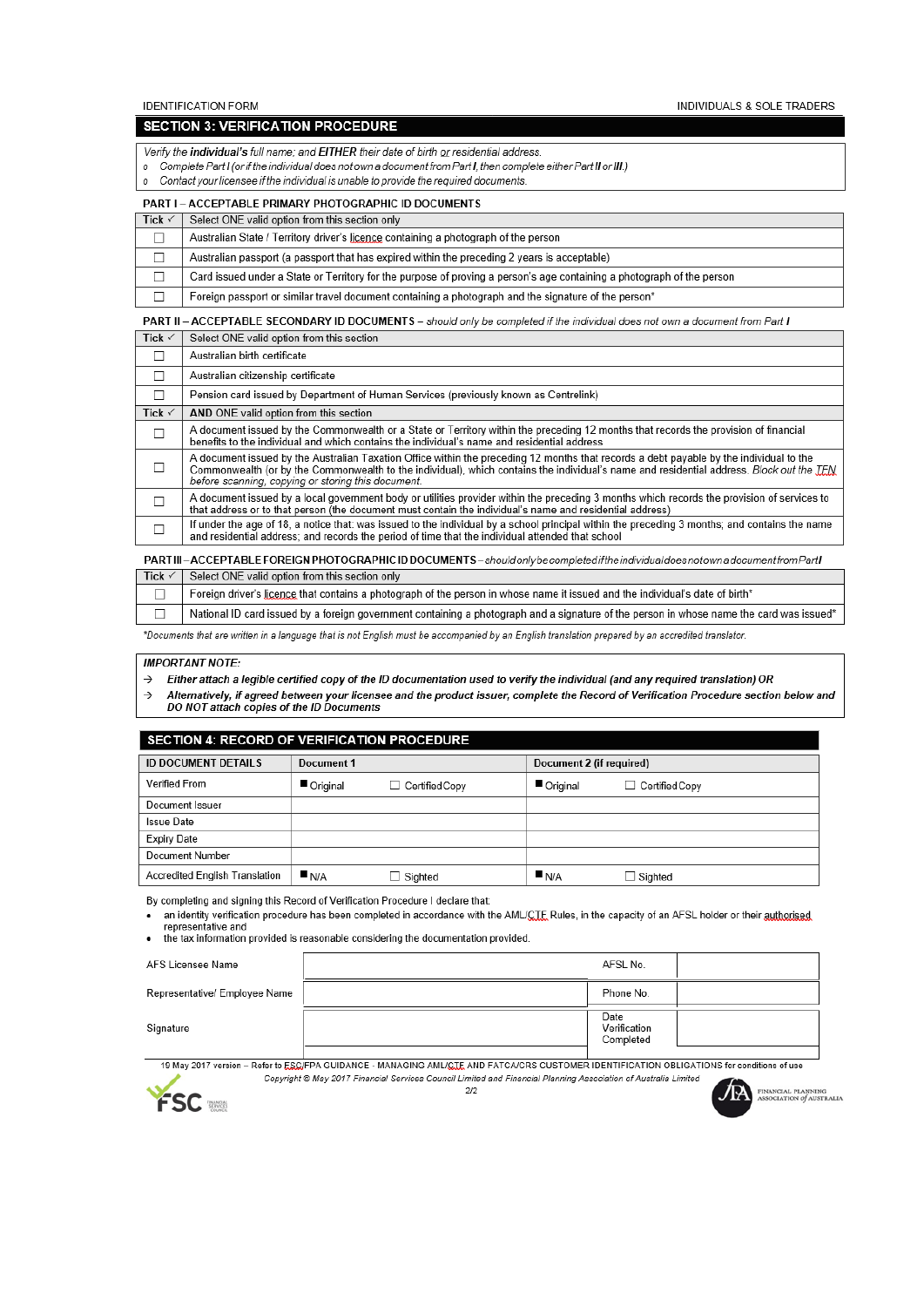

| <b>AML-CTF Risk Assessment Form V1.0</b> |                                                                                                                                               |                                                                                                                                                     |  |  |
|------------------------------------------|-----------------------------------------------------------------------------------------------------------------------------------------------|-----------------------------------------------------------------------------------------------------------------------------------------------------|--|--|
| Date of Assessment:                      |                                                                                                                                               |                                                                                                                                                     |  |  |
| <b>Adviser Name:</b>                     |                                                                                                                                               |                                                                                                                                                     |  |  |
| <b>Client Name:</b>                      |                                                                                                                                               |                                                                                                                                                     |  |  |
| <b>Customer type:</b>                    | Individual<br>$\Box$ Partnership<br>$\Box$ Australian Company<br>$\Box$ Foreign Company<br>Verifying Officer<br>(must be classified as a PEP) | $\Box$ Australian Regulated Trust (inc SMSF)<br>□ Unregulated Australian Trust & Foreign<br>Trust<br>Associations<br>$\Box$ Registered co-operative |  |  |

| <b>Risk Assessment</b>                                                                                                                                                                                                                                                                                                                                                                                                                                 |                    |                 | <b>Yes</b> | <b>No</b>       |
|--------------------------------------------------------------------------------------------------------------------------------------------------------------------------------------------------------------------------------------------------------------------------------------------------------------------------------------------------------------------------------------------------------------------------------------------------------|--------------------|-----------------|------------|-----------------|
| Is this client non face to face?<br>(a video meeting i.e. skype or video conferencing is classified as face to face)                                                                                                                                                                                                                                                                                                                                   | $\Box$ 2 points    | $\Box$ 0 points |            |                 |
| Are there complicated business/trust structures where you have been<br>unable to identify the beneficial owner?<br>(beneficial ownership is 25% or more. If answered Yes, enhanced due<br>diligence will be required)                                                                                                                                                                                                                                  |                    |                 |            | $\Box$ 0 points |
| Have you identified this client as a high-risk PEP either Domestic PEP,<br>Foreign PEP or an associate of a high risk PEP?<br>(for example: Federal or State member or minister of parliament, senior<br>government official, High ranking member of the armed forces, client with<br>prominent public position in a government body refer to AML-CTF Guidelines<br>for further examples. If answered Yes, enhanced due diligence will be<br>required) |                    |                 |            | $\Box$ 0 points |
| Does this client reside in or have arrangements involving high risk<br>foreign jurisdictions or sanctioned countries?<br>(Please refer to the list of high-risk jurisdictions, if it is not on the list then<br>answer No to this question unless you prefer to the leave the client as high<br>risk due to the country involved).                                                                                                                     | 4 points<br>$\Box$ | 0 points        |            |                 |
| <b>Total Points</b>                                                                                                                                                                                                                                                                                                                                                                                                                                    |                    |                 |            |                 |
| <b>Risk Classification</b>                                                                                                                                                                                                                                                                                                                                                                                                                             |                    |                 |            |                 |
| $Low = 0$                                                                                                                                                                                                                                                                                                                                                                                                                                              | $Median = 2$       | $High = 3-5$    |            | Very High = 6+  |
| t Barba Miata Tarata di Africa I inclu                                                                                                                                                                                                                                                                                                                                                                                                                 |                    |                 |            |                 |

#### **High Risk Jurisdiction List and Sanctioned Countries**

□ Central African Republic

- □ Crimea and Sevastopol, ☐ Democratic People's Republic of Korea ☐ Democratic Republic of Congo □ Lebanon ☐ Libya □ Myanmar (Burma)
- ☐ Eritrea
- □ Ethiopia
- ☐ Former Federal Republic of Yugoslavia
- ☐ Guinea Bissau (Africa)
- ☐ Iran
- ☐ Iraq
- ☐ ISIL (Da'esh) and Al-Qaida
- ☐ Pakistan
- ☐ Russia
- ☐ Serbia
- ☐ Somalia
- □ South Sudan
- 
- ☐ Sri Lanka
- □ Sudan
- □ Syria
- □ The Taliban
- ☐ Trinidad and Tobago
- ☐ Tunisia
- 
- ☐ Ukraine
- ☐ Yemen
- ☐ Zimbabwe